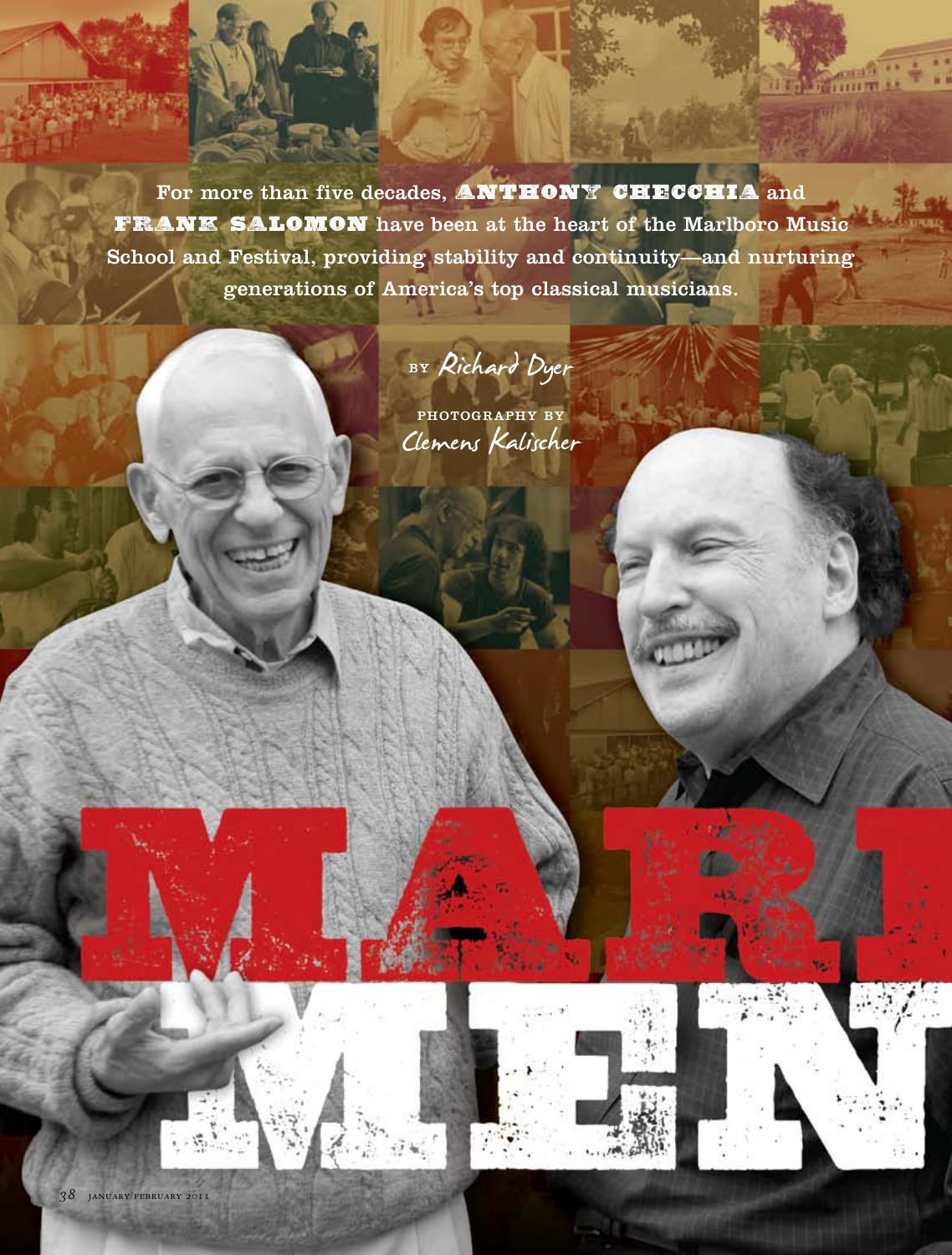**Times Marlboro College nestles in the foothills of the Green Mountains in southern Vermont. An inconspicuous sign on Route 9 leading out of Brattleboro directs you** Mountains in southern Vermont. An inconspicuous to make a left turn onto South Road, which meanders three miles through rural landscapes dotted with apple trees and barns until it reaches the cluster of white clapboard campus buildings, the summer home of the Marlboro Music School and Festival. Stuck on a hillside is a road sign that became famous and still stands: "Caution: Musicians at Play.''

While the road that heads into Marlboro is narrow and twisting, you could argue that the road that leads out and away grows broader every year. Marlboro may be a quiet place, but the reverberations it has sent out for the last 60 years have spread across America and indeed around much of the world.

Chamber Music America is bestowing its Richard J. Bogomolny National Service Award this year on two Marlboro men, Anthony Checchia and Frank Salomon, friends and colleagues for more than fifty years. They are the administrators of the Music School and Festival; their job, like those of the musicians who rehearse and perform there, is to turn idealism into actuality.

Marlboro was founded in the spirit of chamber music, an ongoing conversation among equals. Therefore it is an institution that formally acknowledges no leader because everyone there is a seeker, and all seekers are on the same plane: Marlboro prides itself on both the individuality of every voice in the ensemble and the interdependence of all voices. Nevertheless, Checchia and

Salomon have made themselves national leaders in the advocacy for chamber music through their longevity and experience, innovation and imagination; their idealism is the practical, hard-knuckle kind.

Checchia has been involved with this unpretentious but powerful institution since 1956, only five years after it was founded by such legendary figures as the violinist Adolf Busch, his brother, the cellist Herman Busch, his son-in-law, pianist Rudolf Serkin; flutist Marcel Moyse, and *his* son Louis Moyse and his daughterin-law, violinist and conductor Blanche Moyse. Salomon arrived four summers after Checchia, in 1960.

Marlboro alumni like to speak of the Marlboro "family." That's what it was at the beginning, quite literally, and a family atmosphere remains pervasive today. Both Checchia and Salomon met their wives at Marlboro, and Salomon enjoys pointing out that 60 marriages have resulted from rehearsing and playing together at Marlboro—three of them in the past year. Some of the young musicians at the festival and school spent part of their early years there as children of musical parents who were in residence.

When Checchia arrived at Marlboro as a young bassoonist, most of the founders were still very active in every aspect of the school. And key elements of the Marlboro experience were already in place. There was no formal distinction between "faculty'' and "students,'' and senior musicians did not coach young musicians in "how the music goes.'' Instead musicians of all ages study and rehearse together. They perform together, too, but only when everyone feels comfortable and the work is ready.

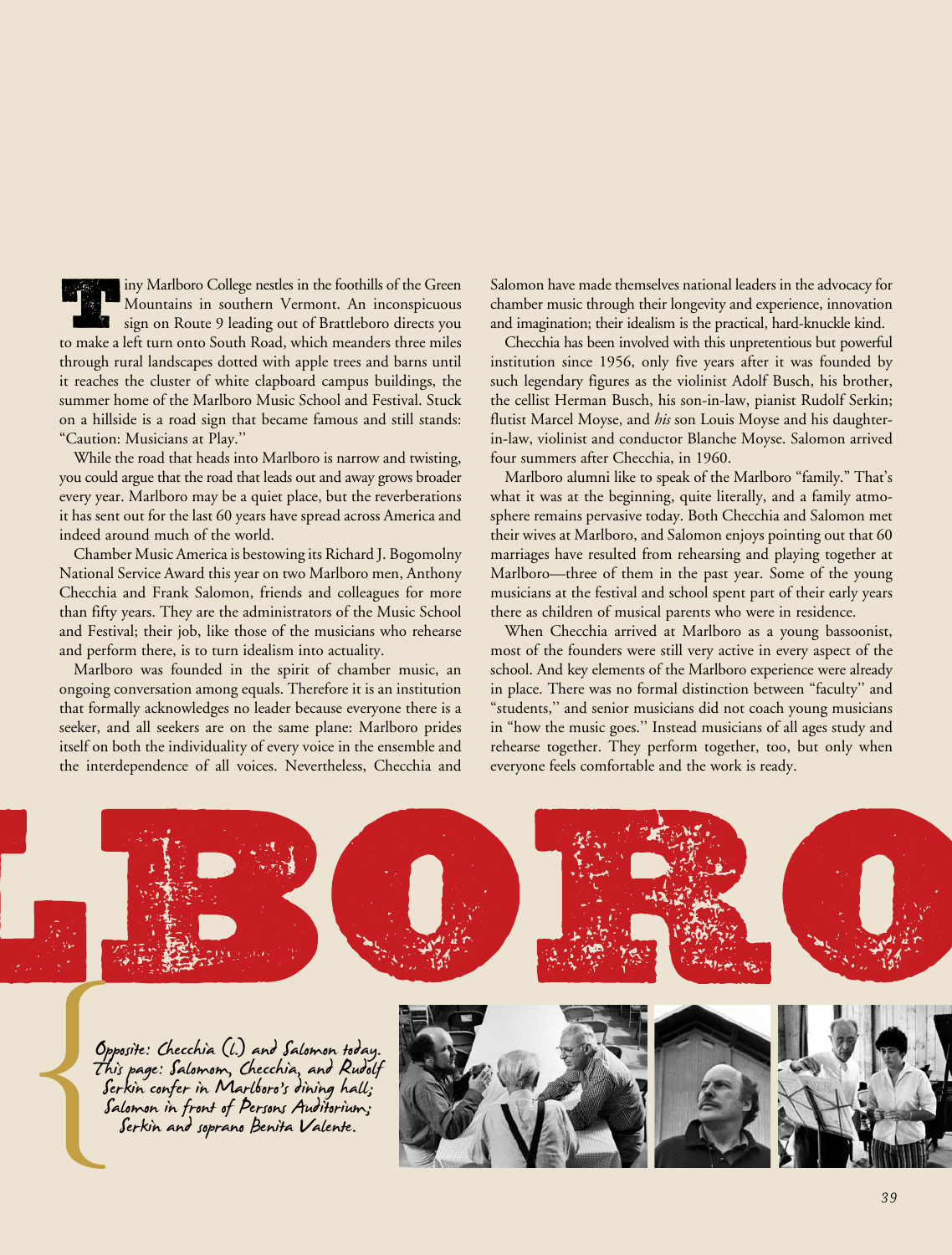

Checchia, Salomon, and Serkin, in the late<br>1980s; picnic on the grass in front<br>of Persons Auditorium; famed clarinetist<br>Harold Wright demonstrating<br>left–handed frisbee prowess.

Checchia found himself in a very special class that included such future luminaries as the violinist Berl Senofsky and pianists Anton Kuerti, Lee Luvisi, Gary Graffman and Van Cliburn (who had not yet won the Tchaikovsky competition and was therefore not yet a celebrity). Not to mention the youngest kid on the block, a tousle-haired 13-year-old named James Levine, who made his debut as a conductor leading the chorus in a Marlboro production of Mozart's *Cosí fan tutte.* Cliburn and several of the others sang in the chorus.

Very soon Checchia realized he had entered a unique atmosphere. In those days, before Persons Auditorium was built, the weekend concerts took place in the college dining hall. Before the public could be admitted and a concert could take place, the tables needed to be folded and put away, and the chairs rearranged. "I met Mr. Serkin at the other end of a table I was folding," Checchia recalls. "He was a full participant in the school and festival, and he rolled up his sleeves to get the work done, just like everyone else."

Checchia continues, "To enter the spirit here represents success of a special kind. There is a community here in which all of us serve one another—the Kibbutz effect." Salomon adds, "this is what the founders had in mind; learning to play second violin is just as important as mastering a showy solo part."

Salomon's road to Marlboro was more circuitous. A concertgoer since childhood, Salomon entered the Army after graduating from New York University. He was stationed in Texas and once hitchhiked from San Antonio to Dallas to see the now-legendary production of Cherubini's *Medea* with Maria Callas and Jon Vickers.

Back in New York, Salomon landed a job with the New School Concerts founded by Marlboro icon, violinist Alexander Schneider, who offered Salomon \$1.00 an hour for up to 20 hours of work managing and promoting a concert featuring Handel's Concerti Grossi, Op. 6. Characteristically, Salomon went into overdrive and worked for 60 hours, and sold out the house. That Greenwich Village series still thrives under Salomon's direction and presents a modestly priced seven-concert series every season.

Last summer Checchia and Salomon sat down in the living room of Hendricks House, a few steps down the hill from the dining hall, to talk about Marlboro and their experiences in chamber music. Their personalities are complementary—Checchia is calm, thoughtful and genial. Salomon, more excitable, enjoys the role of raconteur. Floating in from an adjoining room is the unmistakable

silvery timbre of the beloved soprano Benita Valente, Checchia's wife, who is "around to help with the singers and to work with them on their diction,'' Checchia says.

(Valente, incidentally, is a previous winner of Chamber Music America's National Service Award for her work in vocal chamber music; her Marlboro recording of Schubert's song *Der Hirt auf dem Felsen* with Rudolf Serkin and clarinetist Harold Wright stands as one of the great classics of the LP era.)

Checchia's movement into administrative activity was "a gradual thing,'' he says, and for many years he combined playing with administrative responsibilities. A recording of Vivaldi bassoon concertos demonstrates what a sparkling and eloquent virtuoso he was. He did not let himself evolve into a drab bureaucrat—his flamboyant wardrobe is part of the Marlboro legend. In the fall of 1958 he accepted the title and took on the duties of "business manager,'' whose job, among other things, involved making arrangements with senior artists to participate in the following summer season. He still does that, and his comprehensive knowledge of the repertoire helps in establishing the various groups and subgroups each summer's musicians divide into.

Salomon knows how to work a room and charm the press, and his entrepreneurial side led to the establishment of popular Musicians from Marlboro tours in 1965. The musicians play in annual series in five East Coast cities, usually adding a few extra concerts in other cities across the country as well. Far from competing with local chamber music societies, Music from Marlboro played an important role in generating them; each of the cities in which Musicians from Marlboro appears now boasts its own chamber music society.

"The idea,'' Salomon says, "was to give the young musicians the

Indoor and outdoor glimpses of life at<br>Marlboro; Second photo from left: Salomon<br>with Sampson R. Field, the chairman<br>of Marlboro's board of directors with Sampson R. Field, the chairman<br>of Marlboro's board of directors

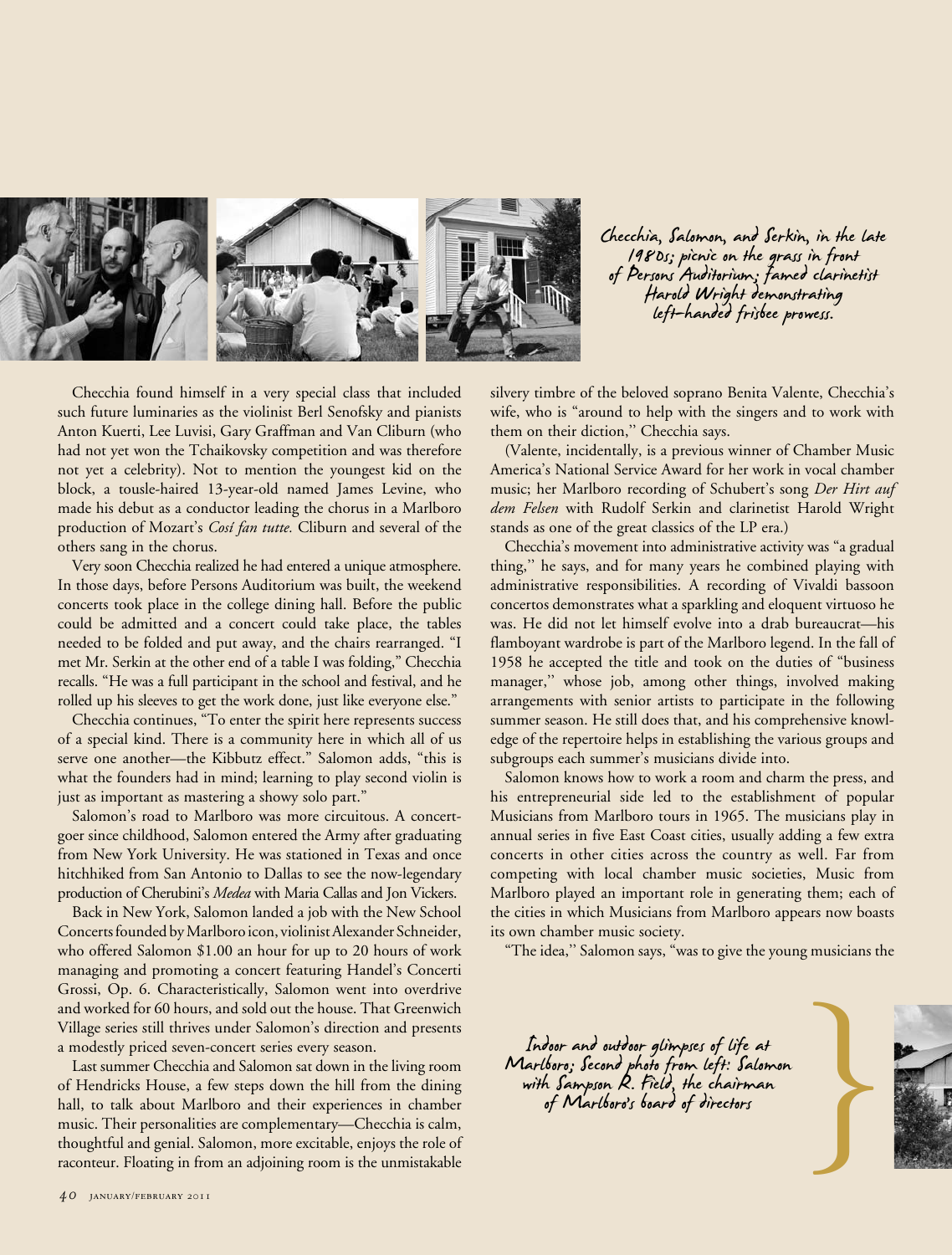opportunity to put into practice what they had gained from their summers in Marlboro, with something we can't do here. It is in the Marlboro summer contracts that nobody can be guaranteed that he or she will perform. That depends on the repertory, how the rehearsals are going, on what pieces fit on a program with what other pieces. What the tour offers is the opportunity to play the same program multiple times, and that usually is a revelation to the musicians. [The flutist] Paula Robison likes to talk about how other things were revelations too—what to pack, what vitamins to take to compensate for road food, how to handle yourself at a reception. Not to mention the self-discipline of repeatedly showing up on time and learning how to pace yourself.''

In addition to Robison, Musicians from Marlboro has given early opportunity and exposure to hundreds of artists, including pianists Yefim Bronfman, Murray Perahia, András Schiff, and Peter Serkin; violinists Jaime Laredo, Pamela Frank and Christian Tetzlaff; and musicians now active in more than a dozen prominent string quartets and three piano trios.

Checchia and Salomon are in the paradoxical position of being administrators in an institution that is in a state of constant evolution—but one that nobody wants to become too organized, or formalized, or institutionalized. Checchia gets a laugh when he describes Marlboro activity as "organized confusion,'' but it is clear that he means it and wants to keep it that way.

In part, the administration wants to adhere to tradition. Rudolf Serkin liked to keep the musicians in constant rotation as part of the learning process, for example. If anyone got to feel too comfortable, it was time to move on to another group. "It is important for musicians to be exposed to different viewpoints throughout the process of forming their individual identities,'' Salomon says

 But keeping the place going is also a question of attunement to the qualities of outstanding individual participants and to the differing needs and expectations of new generations of performers.

Checchia points to the long residency of the late composer Leon Kirchner at Marlboro as an example. "We have always had new music here; but when Leon was here, many young composers and performers interested in new music really wanted to come here and work with him."

When Kirchner left, it wasn't a question of "replacing'' him or of finding someone else to duplicate what he did; instead it was a

question of seeing what would happen next, and welcoming it, a question of enabling the next thing to happen. Similarly vocal music has sometimes been important at Marlboro, sometimes not. Checchia, married to a great singer, enjoys having singers around. "This gives a lot of the instrumentalists a chance to hear and play a marvelous repertory they haven't been exposed to.''

Like playing in a trio, quartet, or quintet, administering Marlboro requires a constant, vigilant flexibility. Nevertheless flexibility must stand on a firm foundation, and Checchia and Salomon were both significantly involved in two processes that have helped assure Marlboro's future.

One, of course, has to do with finances; and both men are quick to pay tribute to Frank E. Taplin, Jr., who died in 2003. Taplin was by birth wealthy and by education a lawyer; he was also an enthusiastic and accomplished pianist in both classical music and in jazz. In character, he was a generous philanthropist.

For most of its first decade, Marlboro led a hand-to-mouth existence. Rudolf Serkin approached Taplin about helping Marlboro stabilize its situation. Checchia and Salomon worked with Taplin on long-range planning, setting up a board, and raising an endowment. "Frank was a great man, full of enthusiasm and common sense,'' Salomon recalls. "He became our mentor, and he even corrected our split infinitives and dangling participles."

Checchia adds, "If it weren't for Frank, we wouldn't be here today. Today half of our income comes from the endowment he helped us to create.''

Taplin's annual picnics for the Marlboro musicians became a part of the legend; the Taplin family still organizes the picnics today.

The other major turning point came with the declining health of Rudolf Serkin and his death in May, 1991. Serkin and Marlboro were synonymous; if Marlboro was a community of equals, Serkin was first among them; he was the most prominent and visible symbol of Marlboro's mission.

In a sense, Serkin was the teacher of everyone in the community and everyone wanted to preserve the structure he had helped to create, the policies he had helped to establish, the standards and spirit that he embodied in his work and in his life. So everyone felt that the future should evolve out of the community rather than result from the work of a search committee or a decision from on high—there is "no high'' at Marlboro.

*continued on page 82*